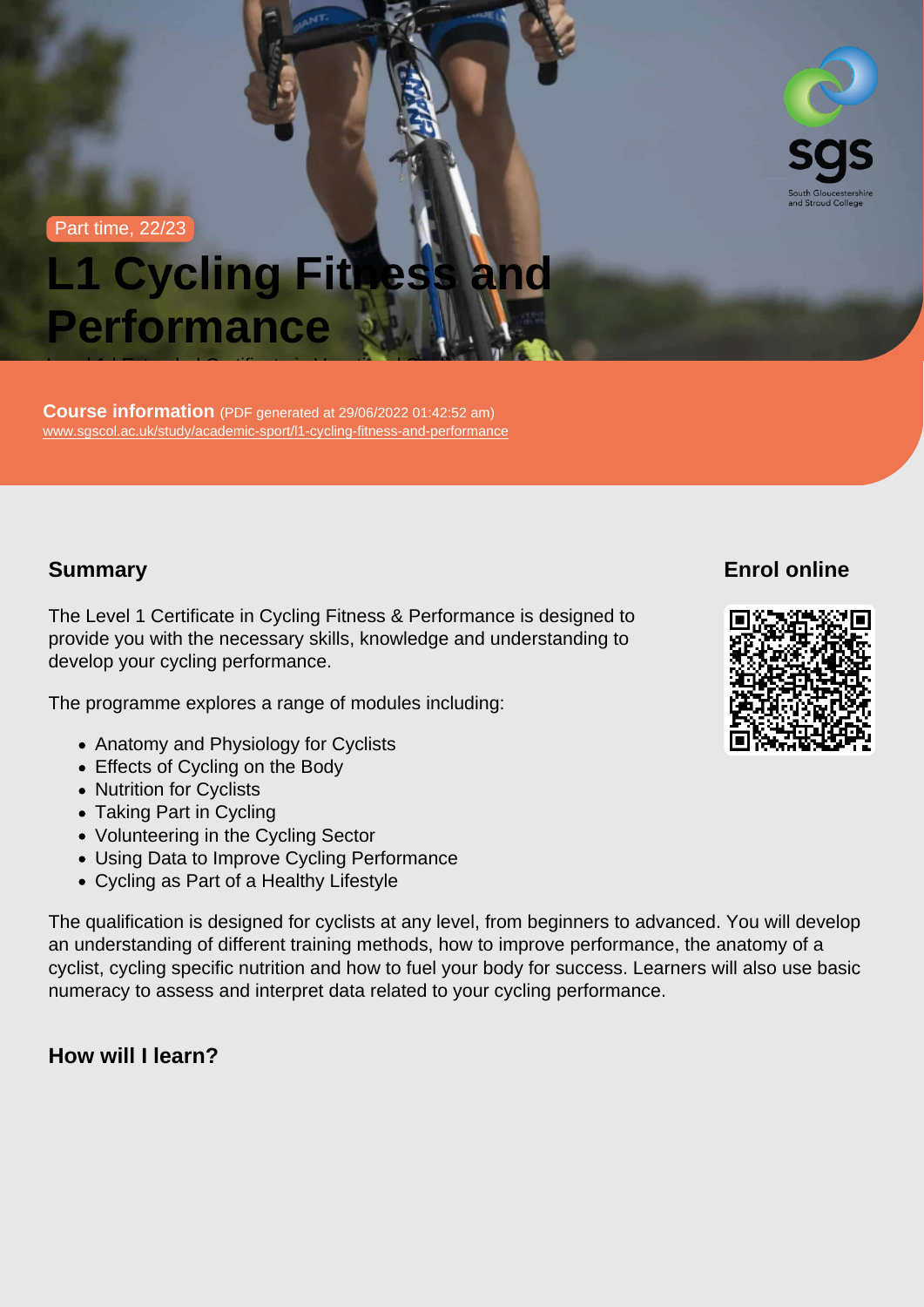With this course we have brought the classroom to you and created an interactive online learning environment. These sessions are never pre-recorded and like in a classroom you will have ateacher and other students interacting with you live on set teaching dates. Allowing you to askquestions and gain skills all without leaving your desk. The course is delivered over a 10-weekperiod.

After each delivered session you will take part in an online cycling coaching session which links theory to the practical application. In these sessions you will experience bespoke training that you will be able to participate in your own home\*. Sessions are designed to expose you to new training methods and to push your cycling on to the next level.

\*A turbo trainer or static exercise bike will be required to take part in the free 10-week sessions.

This course is a 12-week interactive online learning environment. These sessions are live with your tutor and other students on set teaching dates. This will be allowing you to ask questions and gain skills all without leaving your desk.

Our virtual learning courses brings the classroom to you. Courses are online, allowing you to study from anywhere however classes run live at scheduled times and dates. Giving you the full live classroom experience with other learners and our expert lecturers, all from the comfort of your home.

## Entry Requirements

To be eligible to study this course you must meet the following entry requirements. You must be aged 19 or over as of 31/08/20 You must have lived in the EU for the last three years You must currently reside in England You must have access to a home computer that can connect to the internet to access our online platform. If you have any questions regarding entry requirements please email sport@sgscol.ac.uk.

## Additional Information

With you every step of the way!

Get more from your online courses, let us help you succeed with bespoke packages led by our dedicated online support team:

- Occupational specialists and tutors just a click away to support you
- Expert digital team on hand to resolve IT issues
- Access to free online community for those suffering with adveres mental health, 24 hours a day
- Enjoy incredible discounts while you study with your NUS/Totum student card

New to online learning? Require additional support? Let us help you with each step you take.

#### DEPARTMENT CONTACT

For more information about this course please email [sport@sgscol.ac.uk](mailto:sport@sgscol.ac.uk).

#### COURSE FEES

Please be aware that some courses have fees that are payable on enrolment. More information on if this course has a fee can be found in the Availability section below.

If you require financial support including payment plans, bursaries and advanced learner loans